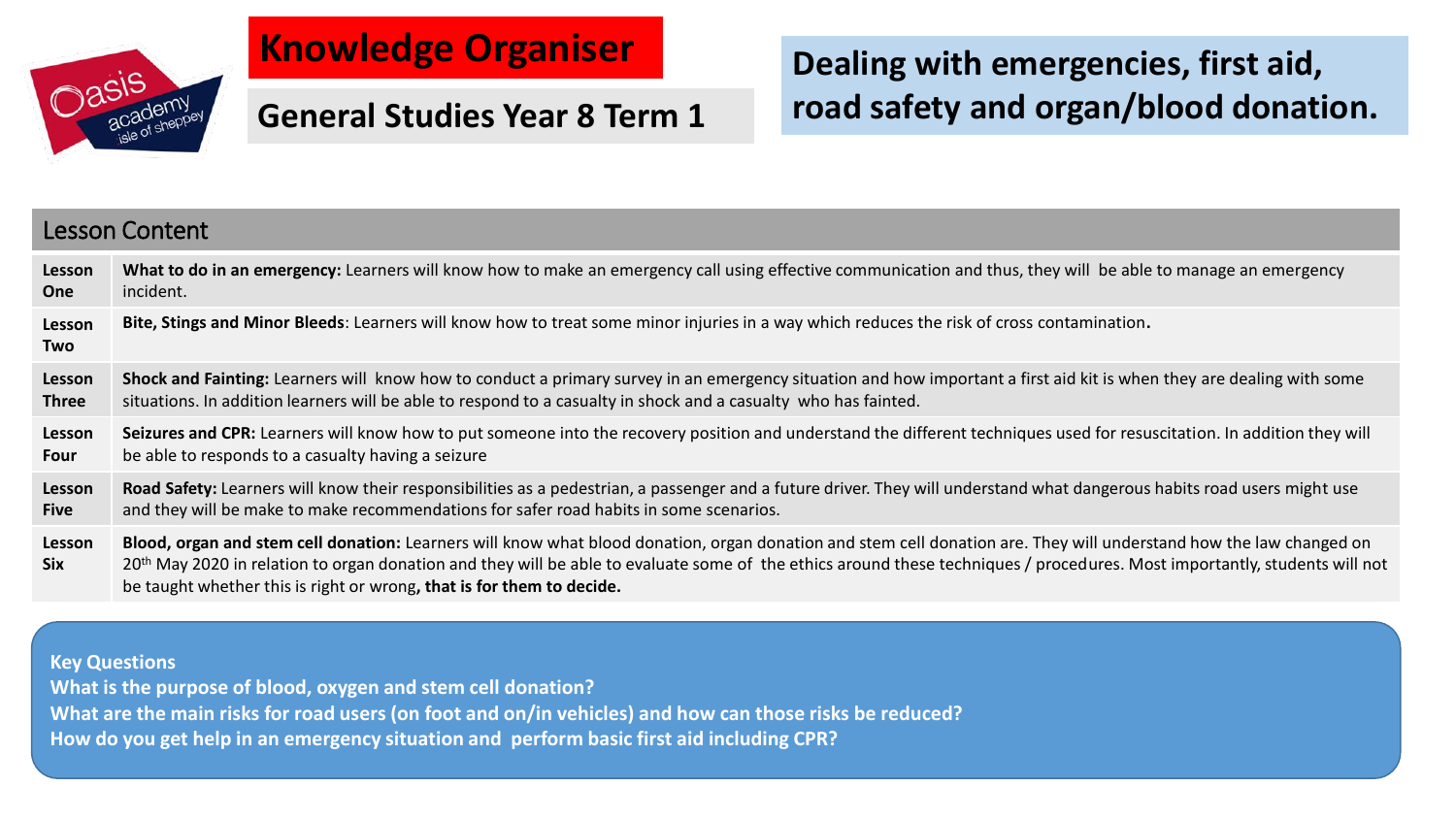### Key Words and Vocabulary

| Lesson<br>One        | <b>Emergency</b> $-$ a serious, unexpected, and often<br>dangerous situation requiring immediate action.<br><b>Casualty</b> $-$ a person injured or killed in an accident               |
|----------------------|-----------------------------------------------------------------------------------------------------------------------------------------------------------------------------------------|
| Lesson<br><b>Two</b> | <b>Allergic reaction – when the immune system over</b><br>reacts to a harmless substance known as an<br>allergen<br><b>Allergen</b> $-$ a substance that causes an allergic<br>reaction |

Reflection Task: How will you change the way you conduct yourself on and near the roads?

### Key Words and Vocabulary

| <b>Primary survey - the actions you take to find out if a casualty has any conditions</b><br>or injuries that are life threatening<br><b>DR ABC</b> - The actions you take during the primary survey: Danger, Response,<br>Airway, Breathing, Circulation.<br>Shock - is a critical condition brought on by the sudden drop in blood flow<br>through the body. When a person is in shock, his or her organs aren't getting<br>enough blood or oxygen.<br>Faint - when your brain temporarily doesn't receive enough blood supply,<br>causing you to lose consciousness. |
|-------------------------------------------------------------------------------------------------------------------------------------------------------------------------------------------------------------------------------------------------------------------------------------------------------------------------------------------------------------------------------------------------------------------------------------------------------------------------------------------------------------------------------------------------------------------------|
| Recovery position - apposition that will stop an unconscious person from<br>choking<br>Seizure - a sudden, uncontrolled electrical disturbance in the brain<br>Absent seizure - where a person loses awareness of their surroundings for a short<br>time. Often this looks like the person is day dreaming.<br><b>CPR (Cardiopulmonary resuscitation)</b> – a life saving technique designed to get<br>oxygen into a casualty's lungs and keep it pumping through the body.                                                                                             |
| Pedestrian- a person using roads or pavements, on foot.                                                                                                                                                                                                                                                                                                                                                                                                                                                                                                                 |
| Blood donation - when someone gibes some of their own blood or receives<br>blood from someone else.<br>Organ donation - when a person has died and their organs are used for someone<br>else.<br>Stem cell research - finding out how stem cells can be used to help treat people<br>with diseases and injuries. EG Spinal injuries, Alzheimers.<br>Ethics - the moral principles that govern a person's actions and behaviour                                                                                                                                          |
|                                                                                                                                                                                                                                                                                                                                                                                                                                                                                                                                                                         |